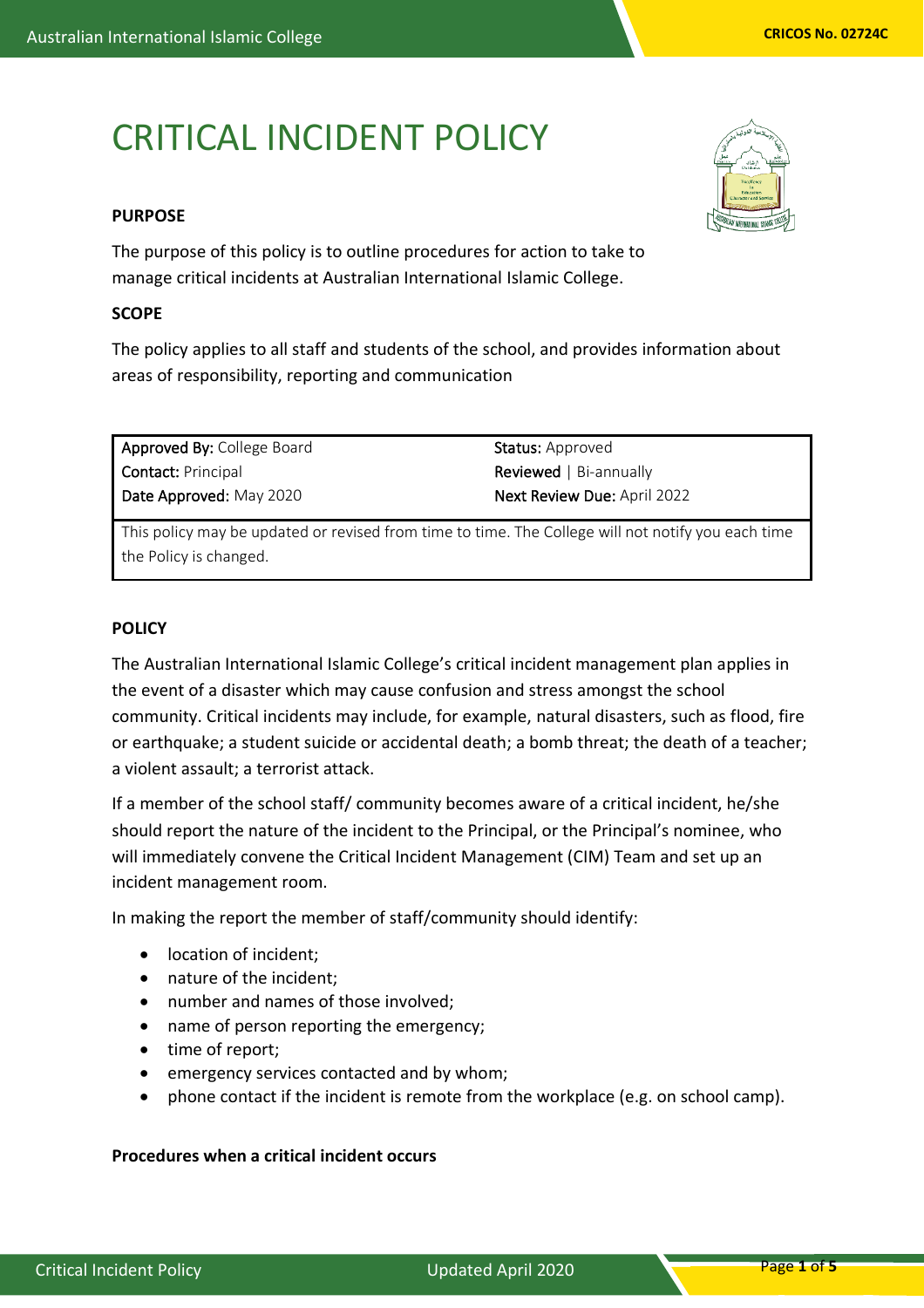When the Principal or designee is notified of an emergency or fatal crisis situation he/she will:

- 1. Tell the person giving the information not to repeat it anywhere in the school, unless notification is critical for the **immediate** safety of staff and students.
- 2. Tell office staff not to repeat or give out information within or outside the school until instructed by the Principal.
- 3. Verify the reported incident with police. Verify with police the timing of notification to family and the school if there has been a death. This notification will be made by police and it is critical that no announcements are made by the school until the families of victims of any incident are notified.
- 4. Verify with police who the school-police liaison person is and provide 24-hour contact details.
- 5. Notify the CIM Team members who immediately initiate the actions assigned to their roles.
- 6. Direct the Campus Communication CIM team member to locate, gather and inform closest student friends of the deceased or injured BEFORE any general announcement, and AFTER parents/families have been notified.
- 7. Notify the Chairman of the School Board.
- 8. Prepare a formal statement to use for initial notification to the whole school. Include minimal details and note that additional information will be forthcoming.
- 9. Prepare a statement for telephone inquiries directed to office staff.
- 10. Decide on a time for an emergency staff meeting at which the injured/deceased student/staff member is identified, if applicable; the facts of the crisis are reviewed; support to staff is offered and guidelines are provided for helping students. Encourage staff to return their classes to normal routine as soon as possible and, whenever possible, to dispel rumour and discourage sensationalising of the crisis. Ask staff to identify those students who may require additional support. Request staff to meet 30 minutes early the next morning to update them on any additional information, review procedures and debrief.
- 11. Provided that the privacy of members of the school community is not infringed, send home a letter at the end of the day/crisis outlining what has occurred and what has been done.
- 12. Inform staff and students of the outcome of the crisis.
- 13. Supply the media with a fact sheet on the school and district as well as on the crisis outcome.

# **ROLES AND RESPONSIBILITIES**

The Critical Incident Management Team consists of six (6) members, who take responsibility in the following areas:

- the Principal (or the Principal's nominee) leads team, liaises with media, liaises with police, disseminates information;
- a member of staff campus communication;
- a member of staff parent communication
- the school counsellor/chaplain counselling;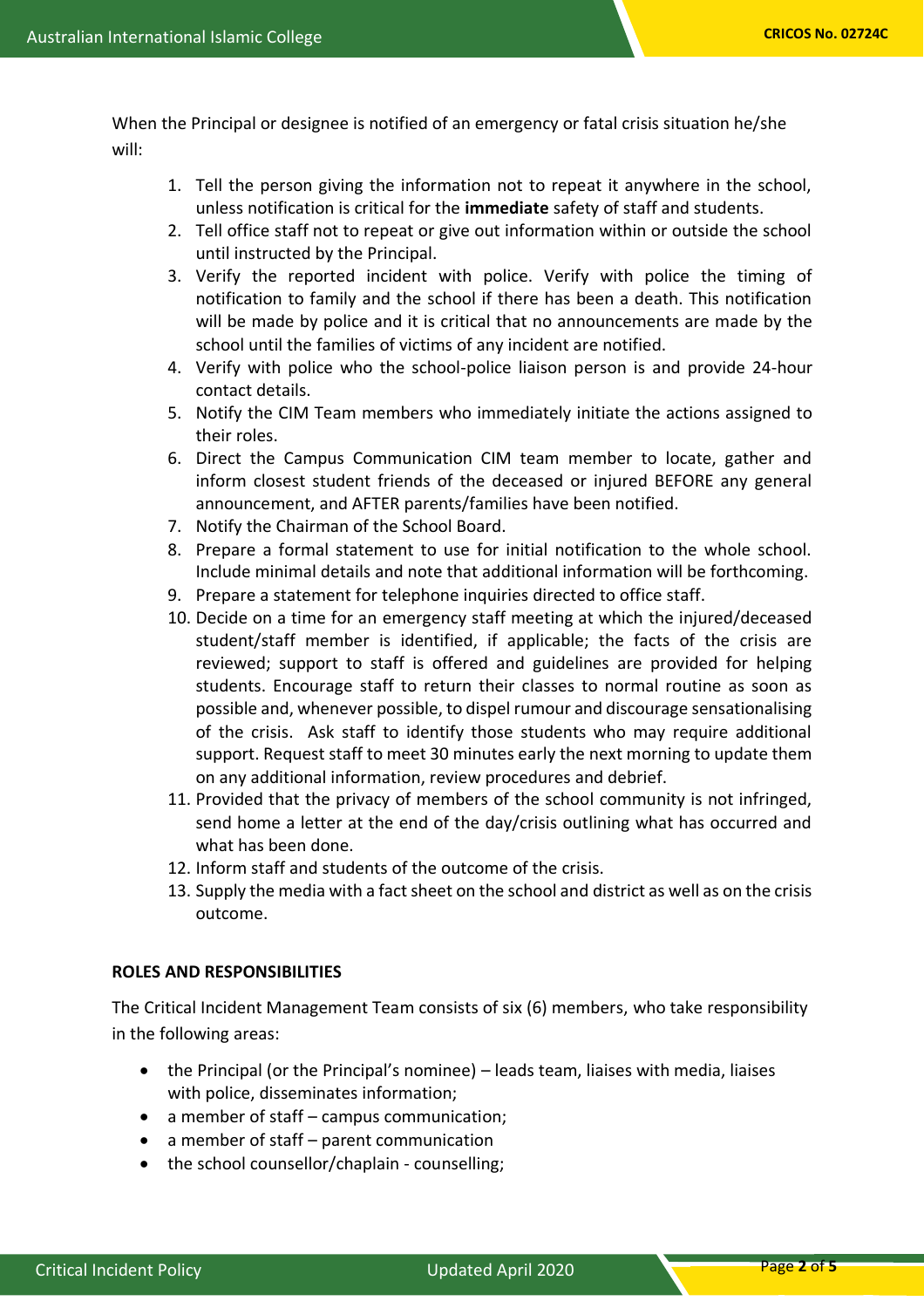- $\bullet$  the school nurse medical;
- a member of administration staff security.

Training for the Team is undertaken on a regular basis and clear procedures are in place to ensure that team members understand their roles.

### **Role of Team before a Crisis Occurs**

- 1. *Develop necessary forms and information sheets, including* incident report forms, sign-in and out forms, lists of people to be notified (including siblings, bus drivers, feeder schools where students may have friends), de-briefing sheets, phone lists etc.
- 2. *Develop a plan for emergency coverage of classes.* Teachers who will play a significant role in a crisis response need to be assured that their classes will be covered.
- 3. *Establish a code to alert staff.* A code that can be used over the public-address system or in notes to alert staff to the nature of an emergency situation will clarify a problem without unduly alarming students.
- 4. *Have the school lawyer review the school's policies and procedures.* Adjust procedures to comply with any liability concerns.
- 5. *Hold a practice 'crisis alert' drill.* Provide inservice training for all staff to explain the crisis management plan and exactly what to do in a crisis. Where appropriate include police, community workers and other community members in presentations to staff.
- 6. *Undertake an annual review of the Crisis Management Plan.* Such a review might outline any emergency situations that have occurred throughout the year, identify weaknesses in the management plan and allow time for refining procedures and policies.

#### **Role of Teachers during a Crisis**

- 1. Remain calm.
- 2. Follow directives/instructions from the appropriate members of the Critical Incident Management Team or the Principal.
- 3. Provide accurate information to students, answer questions and lead class discussion if appropriate.
- 4. Dispel rumours and discourage speculation.
- 5. Model an appropriate response to the crisis.
- 6. Identify students who may need extra support.
- 7. Provide activities, through art, music and writing, to reduce stress and express emotions; and, as much as possible, ensure that students feel secure and remain calm.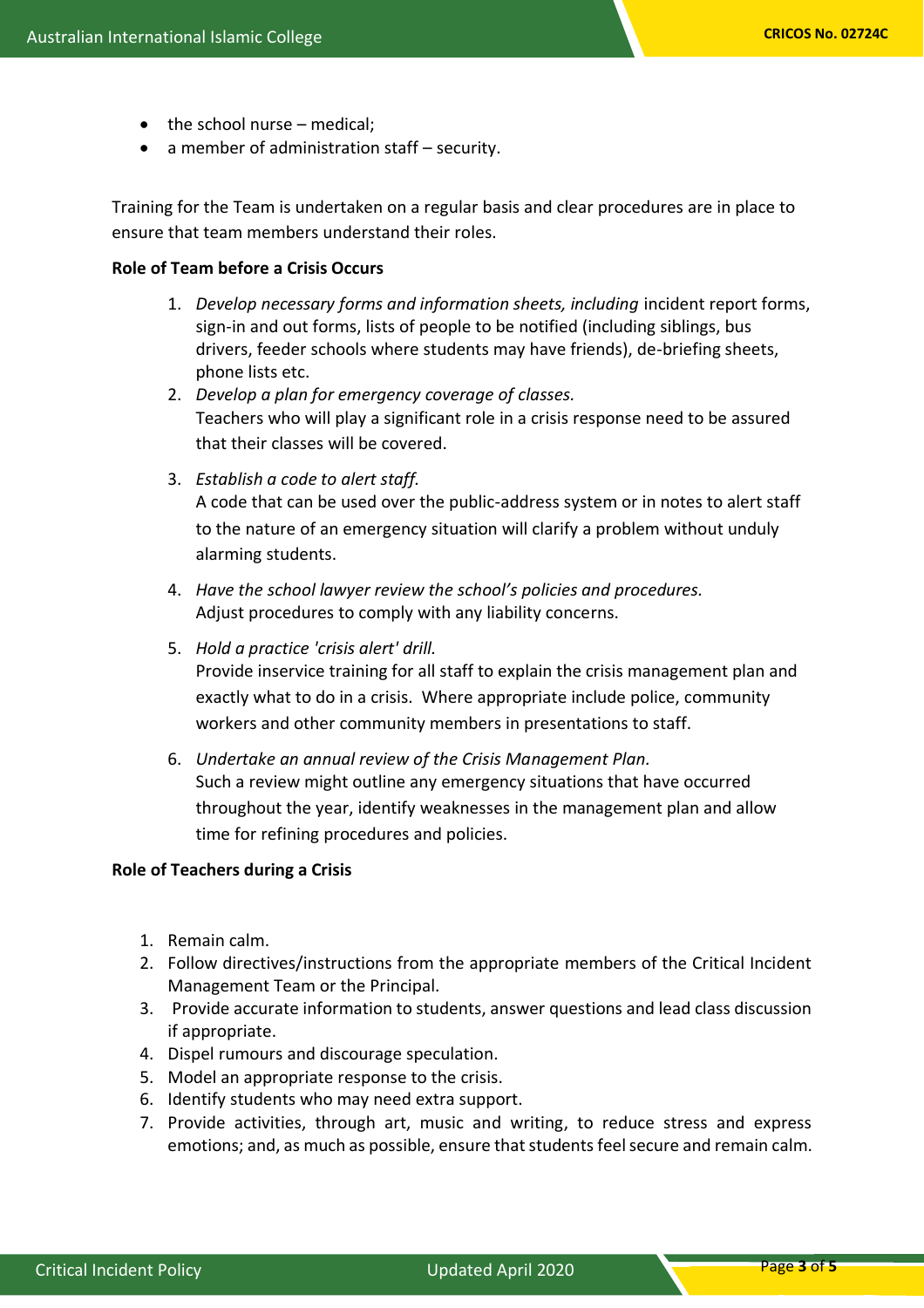# **Roles and Responsibilities of Critical Incident Management Team**

#### **The Principal**

- 1. Mobilise the Critical Incident Management (CIM) Team quickly.
- 2. Direct the team and take charge of the situation.
- 3. Be visible, available and supportive to all.
- 4. Dispel rumours by giving everyone the facts.
- 5. Communicate with the school Board.
- 6. Contact families of students involved in the crisis.
- 7. Liaise with media.
- 8. Provide updated information to all concerned.

# **Campus Communicator**

- 1. Decide who should receive information and how information will be disseminated to staff and students – public address, note to each class, assembly, alarm system (fire, flood etc) – or if a lockdown procedure is warranted.
- 2. Be aware of privacy and confidentiality in releasing information and remind staff of privacy and confidentiality issues.
- 3. Release follow up information as agreed upon with Principal, following the Principal's initial announcement.
- 4. Release only **necessary** details and make sure information is **factual.**
- 5. Include in communication information with regard to when and how students will be released to parents/caregivers, if applicable**.**
- 6. Make general announcements via public address system or note to classes when appropriate.

#### **Parent Communicator**

- 1. Use previously prepared emergency telephone contact list to send SMS' to all parents through the administrative system, PC Spider.
- 2. Ensure the P&C receives a succinct and factual statement about the crisis, approved by the Principal.
- 3. Remind parents of the importance of confidentiality, where possible, and of dispelling rumour and speculation.
- 4. Organise and manage a hotline for parents to provide information and control rumour.
- 5. Inform office staff that parent inquiries are to be directed to the hotline.

# **Counsellor**

- 1. Be available.
- 2. Cancel other activities and appointments.
- 3. Designate a counselling space.
- 4. Get extra assistance if warranted.
- 5. Support the school staff and students; and offer assistance to parents, if appropriate, after the Principal has made initial contact.